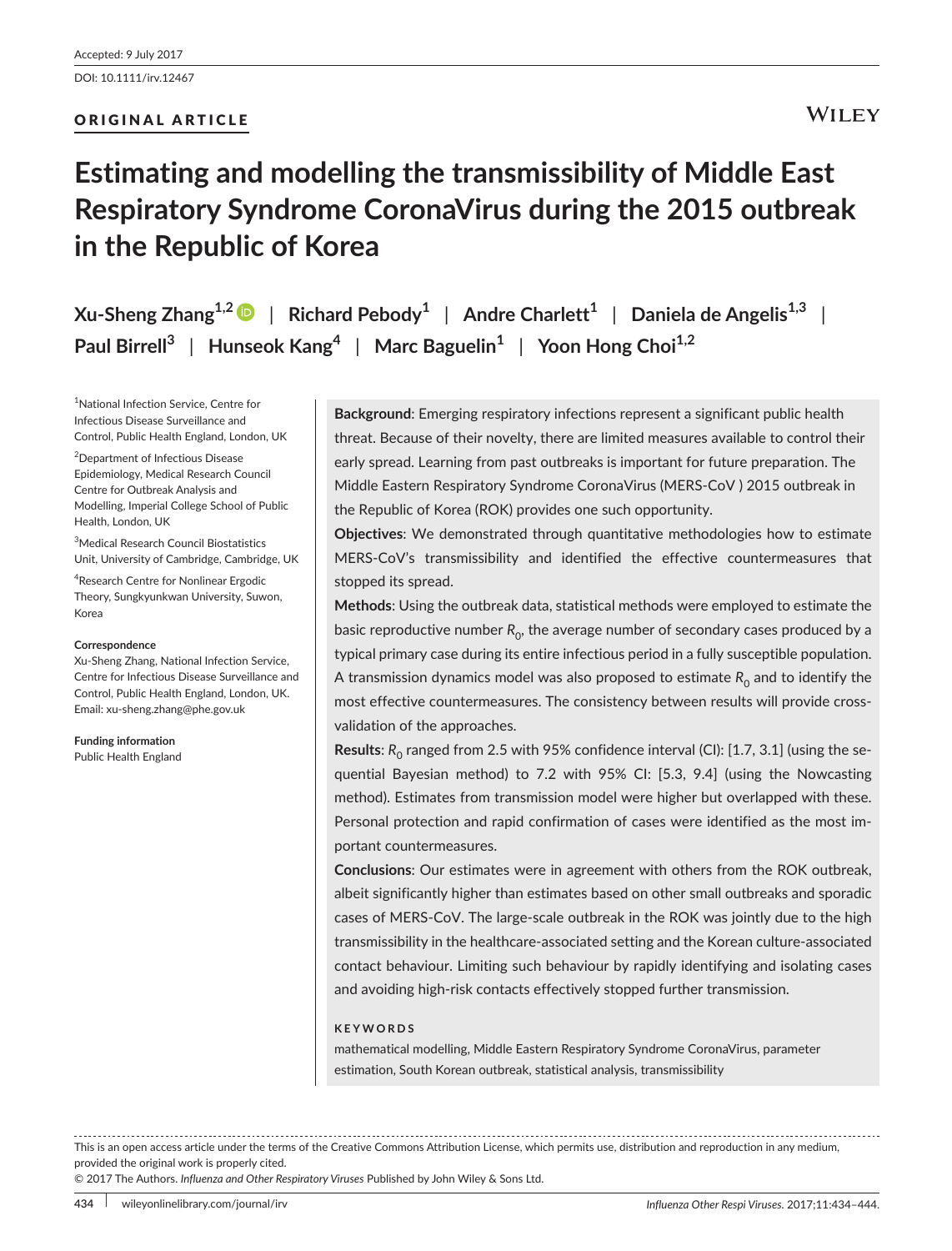# **1** | **INTRODUCTION**

Quickly measuring transmissibility of an emerging respiratory infectious disease is vital to preparedness of authorities and design of the optimal intervention strategies. The key quantity that characterises the transmissibility is the basic reproductive number  $(R_0)$ , the average number of new infections caused by a single infective individual introduced into a completely susceptible population. $^1$  It is a threshold parameter: if  $R_0$ <1, the disease dies out without any intervention; otherwise, the disease can persist. To monitor how transmissibility evolves and whether the countermeasures can reduce the transmission along the outbreak course, the effective reproduction number ( $R_{\rm t}$ ) is also a useful parameter. Following the 2003 SARS outbreak, especially the 2009 pandemic flu, effort has been made to rapidly estimate the reproductive number and many statistical methods<sup>2-7</sup> were proposed for this task. Fortunately, these methods have now been made in publicly available software.  $8,9$ 

Middle Eastern Respiratory Syndrome CoronaVirus (MERS-CoV), a zoonotic virus, was first identified in Saudi Arabia in June 2012. Multiple introductions to the human population have occurred from the animal reservoir in the Middle East, with person-to-person transmission well documented in healthcare and household settings. Sporadic, exported cases have been reported in Europe, Africa, Asia and North America since, with cases linked with returning travel from the Middle East. Although limited transmission was reported in these other regions, no sustained onward transmission has been detected outside of the Middle East until 2015. MERS-CoV transmissibility has been estimated to be around the threshold value of 1.0, ranging from 0.4 to  $1.5$ .<sup>10-12</sup> These estimates are mainly based on sporadic cases and self-limited clusters.<sup>13</sup> However, the estimation<sup>14</sup> on a large healthcare-associated outbreak in Jeddah and Riyan, the Kingdom of Saudi Arabia (KSA) during spring 2014, with over 300 cases, suggested a higher  $R_0$  ranging from 2.0 to 6.7.

The epidemic in the Republic of Korea (ROK) during 2015 was seeded from a traveller returned from Bahrain after visiting the United Arab Emirates and the KSA, and caused an outbreak of 185 confirmed cases. It has been the largest outbreak outside of the Middle East so far,15 and much theoretical attention has been attracted to estimate its transmissibility. Hsieh<sup>16</sup> used a phenomenological model to obtain an estimate of  $R_0$  ranging from 7.0 to 19.3. Xia et al.<sup>17</sup> and Kim et al.<sup>18</sup> used transmission dynamics models and obtained  $R_0 = 4.4$  and 5.4, respectively. Reconstructing the transmission tree and considering the heterogeneity in the transmission processes, Nishiura et al.<sup>19</sup> estimated that the reproductive number throughout the whole outbreak has a mean of about 1.0 and a variance of 52.1 (it is worth mentioning that the mean reproductive number throughout the outbreak course is of no help for understanding the transmissibility of the causing pathogens).\* These estimates differ from the studies based on previous MERS-CoV outbreaks<sup>10-12</sup> and show a quite diverse picture of  $R_0$  for the ROK outbreak. In general, the transmissibility depends not only on the biological properties of a pathogen such as transmission mode and infectivity, but also on the susceptibility and contact patterns of the host populations.<sup>1</sup> The difference in transmissibility among different locations and ethnic populations highlights the importance of its setting dependency. It implies that given the same infectivity of a pathogen, the size and duration of the outbreaks it causes will depend on the contact patterns of the population attributable to their cultureassociated behaviours or geographical-related environment. Different from Westernised culture, Koreans have the tradition to visit relatives and friends in hospitals and can choose the hospitals that they think are the best for their treatment. This culture-associated behaviour along with increased infectivity in hospital environment $10,20$  may have facilitated the spread of MERS-CoV in the ROK.<sup>21</sup>

Both Xia et al. $^{17}$  and Kim et al. $^{18}$  used dynamics models to identify the main determinants of transmission in the ROK outbreak. Both assume that the hospitalised patients can transmit infection to others, which is not true in the ROK outbreak where no infection was caused by confirmed cases as they were all isolated after the confirmation.21 Further, they both fixed the transition rates so that the stage durations (e.g incubation period and delay from symptom onset to hospitals) were implicitly assumed to be exponential. This is also not true as the observed stage durations are non-exponentially distributed (see Appendix S1). They used the least-square methods to estimate the model parameters, which, in view of a huge amount of uncertainty and heterogeneity in the outbreak,  $19$  may not be appropriate. To comprehensively understand how these variations affect the estimation of transmissibility, a more general methodology such as Bayesian inference is needed which combined case data and the priors extracted from previous studies or direct estimates from the outbreak data.

In this study, we revisit the estimation of reproductive number of MERS-CoV using statistical methods on the outbreak data released by Korea Centers for Disease Control and Prevention  $(KCDC)^{22}$ Furthermore, by considering the actual situation of transmission events, we propose a transmission dynamics model to explore how the variation in transition rates affects the decomposition of the key pathways of the spread. The dynamic modelling aims to shed useful insights into the design of effective intervention strategies, which will be critical for controlling emerging respiratory outbreaks in future.

# **2** | **DATA**

The ROK outbreak started from one traveller from the Middle East who was confirmed with the MERS-CoV on 20 May 2015. This outbreak resulted in 186 cases including 38 deaths. Cases were scattered across the country. One case travelled to China, was confirmed and treated there; under the Chinese government's rapid response and control programme, the case did not cause any onward transmission. Detailed outbreak data are available from KCDC.<sup>22</sup> The information on each confirmed case included symptom-onset date, confirmation

<sup>\*</sup> For any outbreak of infectious disease that originated from one index case and self-limited or stopped under control, its overall reproductive number throughout the entire outbreak course has a mean equal to (n − 1)/n for an outbreak of size n. Depending on the structure of the transmission tree, variance in reproductive number can be as small as (n – 1)/n<sup>2</sup> when each case causes one new case and the last one causes none, and as large as (n − 1) $^{3}/$ n $^{2}$  when the index case cause n − 1 secondary cases. Hence the mean reproductive number throughout the outbreak course is of no help for us to understand the transmissibility of the causing pathogens along the whole course of the outbreak.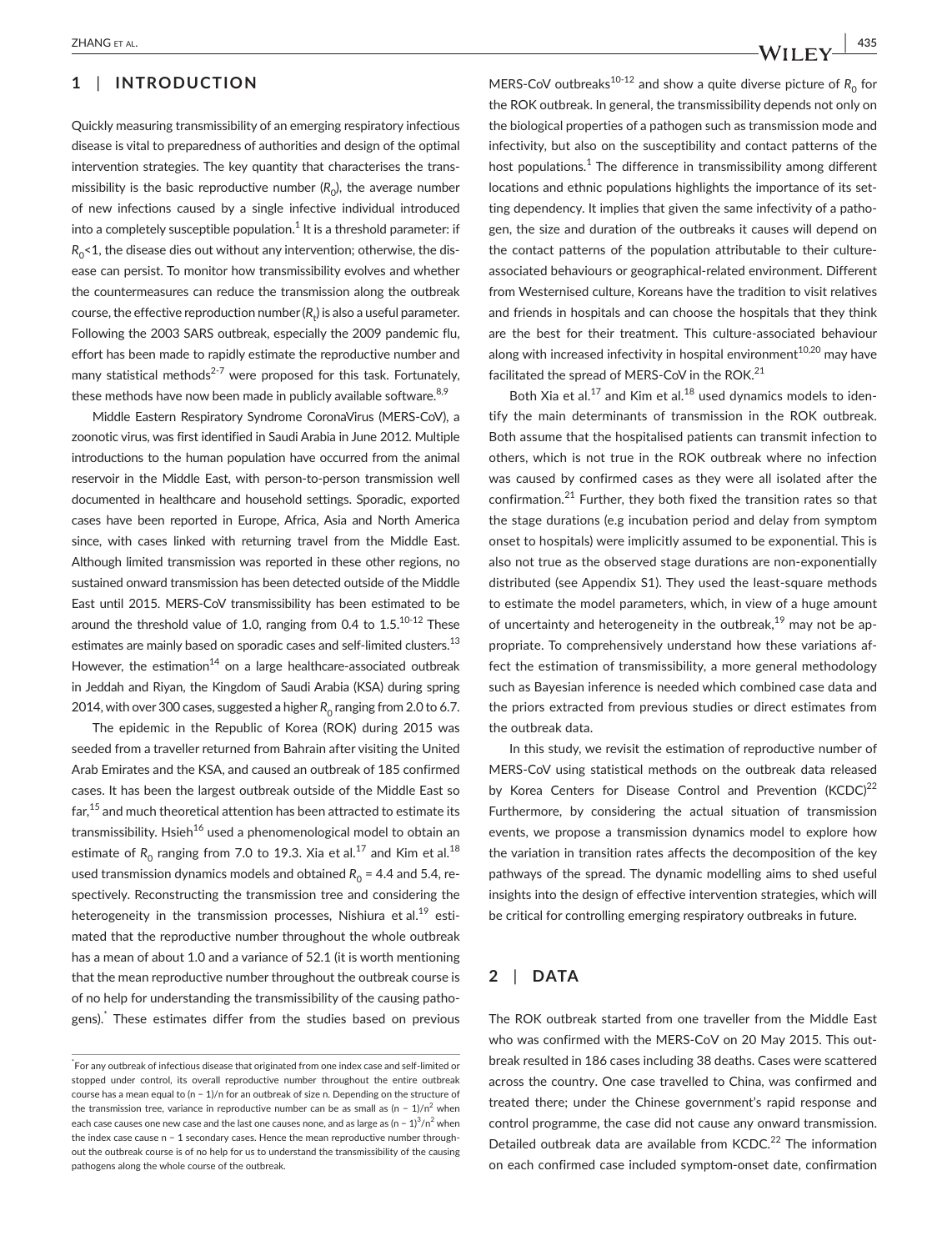date, infection place, possible infectors, first and last exposure dates and date of recovery or death.

All the 186 cases had confirmation dates, but only 179 cases had symptom-onset dates with three healthcare workers who tested positive reportedly having no symptoms and another four cases reportedly having symptoms but no symptom-onset dates reported. To use all the 186 cases, we regarded asymptomatic cases as symptomatic, and imputed the symptom-onset dates as following: for each of the seven cases, any date before its confirmation date could be its illness onset date with probabilities given by a gamma distribution obtained from the delays from symptom onset to confirmation of the 179 cases. Potential exposure windows for 184 cases were recorded. We generated exposure dates by assuming the actual dates were uniformly distributed over the exposure windows for each case. For other two cases that have no recorded exposure windows but have symptomonset dates, any date before the symptom-onset date could be the exposure date with probabilities given by the fitted incubation period distribution.

For 162 cases, the outbreak investigators observed a unique likely infector. As in the KSA nosocomial outbreaks, $23$  superspreaders were detected in the ROK outbreak: with only five cases responsible for the majority of confirmed cases and producing more than 80% of all 185 onward transmissions.

The Central MERS-CoV Control Office in Korea (KoMCO) informed daily on all new confirmed cases and their details from the fourth confirmed case on 26th May onwards through its websites (mainly in Korean and some in English) and the International Health Regulations (IHR) group on the World Health Organization (WHO) web site (in English). They started quarantining close contacts with confirmed patients from 20th May including family members and hospital staff. Prior to 30th May, only KCDC conducted the confirmation tests. From then, the tests were conducted in local provincial trusts. From 6th June, the government started revealing all hospitals where confirmed patients visited. The Task Force to control the outbreak was established on 8th June and extra 250 officers were put to deal with quarantining and the contact tracing work. On 18th June, the Prime Minister of the ROK announced that he would control the outbreak. There was no law defining MERS as a notifiable infectious disease until 9th June. The timeline of these intervention measures is shown in Figure 1.

# **3** | **METHODS AND MODELS**

#### **3.1** | **Modelling the transmissibility**

To describe the ROK outbreak, we propose a transmission dynamics model by ignoring complexes such as age and geographical heterogeneity in transmission rate. MERS-CoV is zoonotic and can transmit via direct contact or large virus-laden droplets. It can pass from animals to humans and from humans to humans. $12$  Because of no zoonotic infection in the ROK outbreak, we only consider the human-to-human transmission. Although all transmissions occurred within hospitals, the affected hospitals were distributed across the  $ROK<sup>21,22</sup>$  so we assume



**FIGURE 1** The timeline of intervention measures along with the exposure dates of cases. Here, exposure dates of cases are assumed to be uniformly distributed over the recorded potential exposure windows. The index case is exclusive with his exposure window from 29 April to 2 May 2015

the ROK population of size N=51 413 925 in mid-2015<sup>24</sup> are involved in the outbreak. On 4th May, all the people are assumed to be susceptible (*S*) except the index case who carried the virus but was not ill until 11th May. Contacts with cases will first become infected (*E*) and become infectious (*I*) after the latent period. In this study, we assume that latent period is equal to incubation. It has been noted elsewhere that asymptomatic MERS-CoV infections are not rare $^{23,25}$ ; however, only three asymptomatic infections were detected among 16,752 close contacts during the ROK outbreak.<sup>26</sup> As these asymptomatic cases do not cause further infections, we assume that all infected people are symptomatic and admitted to hospitals and then being confirmed (*C*). It is worth mentioning that during the ROK outbreak, all transmissions occurred in hospitals. That is, the people who got infected (except the index case) are patients in hospitals due to other diseases or healthcare workers or visitors who visited friends and relatives there. Once confirmed, the cases would be put under security and isolation in designated facilities. The ROK outbreak data show that no infection was caused by confirmed cases so we assume confirmed infections do not contribute to the transmission process.  $17,18$ Confirmed cases either recover or die. The ROK population is therefore decomposed into four compartments: S-E-I-C and transmission dynamics is approximated by

$$
\frac{dS}{dt} = -\omega(t)\beta \frac{I(t)S(t)}{N}
$$

$$
\frac{dE}{dt} = \omega(t)\beta \frac{I(t)S(t)}{N} - E/L
$$
(1)
$$
\frac{dl}{dt} = (E/L) - (I/D)
$$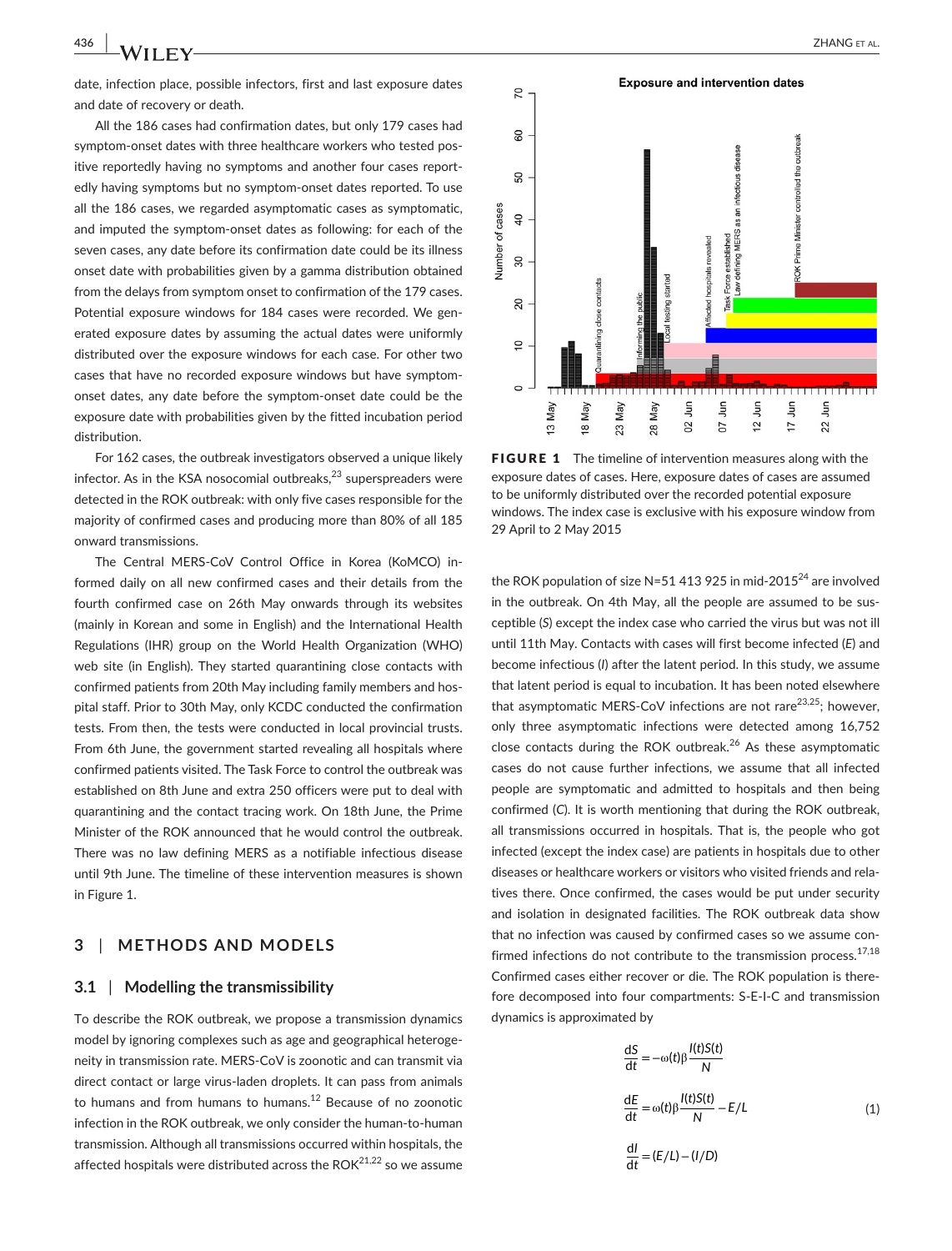TABLE 1 Model parameters: their priors and posteriors

| <b>Parameters</b> | <b>Definition</b>                                           | <b>Priors</b>                                               | <b>Source</b>                                  | <b>Posteriors</b>                                                      |
|-------------------|-------------------------------------------------------------|-------------------------------------------------------------|------------------------------------------------|------------------------------------------------------------------------|
| $\beta_1$         | Transmission coefficient                                    | $\Gamma(1.5, 2.0)$ with mean = 0.75<br>$SD = 0.61$          | 17                                             | 0.99 (95% CI: 0.74, 1.42)                                              |
| L                 | Incubation period                                           | $\Gamma$ (4.44, 0.55) with<br>mean = $8.07$ SD = $3.83$     | <b>Estimated (Figure A1</b><br>in Appendix S1) | 8.19 (95% CI: 5.49, 11.66)                                             |
| $D_{0}$           | Delay from symptom onset to<br>confirmation before 28th May | $\Gamma(3.28, 0.48)$ with<br>mean = $6.83$ SD = $3.77$      | <b>Estimated (Figure A2</b><br>in Appendix S1) | 9.26 (95% CI: 4.25, 18.03)                                             |
| $D_1$             | Delay from symptom onset to<br>confirmation after 28th May  | $\Gamma$ (3.28, 0.48) with<br>mean = $6.83$ SD = $3.77$     | <b>Estimated (Figure A2</b><br>in Appendix S1) | 4.05 (95% CI: 1.80, 6.93)                                              |
| $\omega$          | Self-protection coefficient                                 | $\Gamma(2, 2)$ with mean = 0.50,<br>$SD = 0.22$             | 17                                             | 0.091 (95% CI: 0.043, 0.235)                                           |
| η                 | Dispersion parameter                                        | $\Gamma$ (3.125, 0.3125) with<br>mean = $10.0$ , SD = $5.6$ | 29                                             | 3.72 (95% CI: 2.89, 4.93)                                              |
|                   | Serial interval                                             | $\Gamma$ (9.83, 0.72) with<br>mean = $13.65$ , SD = $4.35$  | Estimated (Figure A3<br>in Appendix S1)        | $\textdegree$ T(8.33, 0.66)<br>mean = $12.62$ days<br>$SD = 4.37$ days |
| $R_0$             | Basic reproductive number                                   |                                                             |                                                | 9.11 (95% CI: 5.32, 15.92)                                             |
| $R_c$             | Reproductive number after effective<br>intervention         | $\qquad \qquad -$                                           |                                                | 0.368 (95% CI: 0.251, 0.508)                                           |

 $^{\rm a}$ Estimate from transmission tree reconstructed by the method of Hens et al. $^7$ 

$$
\frac{\mathrm{d}C}{\mathrm{d}t} = I/D
$$

The definitions and priors of parameters are listed in Table 1. We assume the epidemic starts from 11th May when the index case symptom onset with the initial seeding as: *E*(0) = 0, *I*(0) = 1, *C*(0) = 0. Two types of parameters are defined to reflect the people's response and countermeasures to the MERS-CoV infection: the self-protection coefficient (*ω*) in these who are infectious and before confirmation, and the delay from symptom onset to confirmation (*D*) reflecting the diagnosis testing rate. They are assumed to vary as,

$$
\omega(t) = \begin{cases} 1 & t < t_1 \\ \omega & t \ge t_1 \end{cases}
$$

$$
D(t) \equiv \begin{cases} D_0 & t < t_1 \\ D_1 & t \ge t_1 \end{cases}
$$
(2)

with  $t_1$  representing the breaking point. As shown in Figure 1, no one measure event can assume significantly as a clearly subjective breaking point;  $t_1$  will be sought objectively by comparing the deviance information criterion (DIC) among model variants with different dates. The basic reproductive number before intervention at day  $t_1$  is,

$$
R_0 = \beta E(D_0) \tag{3a}
$$

and after the intervention, it becomes

$$
R_c = \omega \beta E(D_1) \tag{3b}
$$

Here, E() stands for the mean of the distribution. To test model sensitivity to variation in people's responses, we also consider the simplified situation by ignoring the differences in people's response and assuming a same diagnosis rate (i.e a constant delay from symptom onset to confirmation) over the whole outbreak.

Here, it is worth discussing the target population of transmission dynamics of MERS-CoV infection in the ROK. All cases in the outbreak, including healthcare workers, patients and visitors, were linked to healthcare settings<sup>19,27</sup>; it is thus appropriate to assume that the transmission only acts on the people in the healthcare facilities as did in Lee et al. $^{28}$  However, it should be noticed that the people in the ROK can freely visit any hospitals they want and relatives and friends have the tradition to visit the patients in hospitals. $^{21}$  This may indicate that the infection can actually spread on a wide and large population. Technically, as the frequency-dependent contact rate in equation (1) was assumed, whether using N = 51 413 925 or N = 10 000 as, $^{28}$  provided N≫186, this will not affect the estimation of model parameters.

# **3.1.1** | **Inference model**

To reflect the huge dispersion in the daily number of cases, the negative binomial likelihood function was used. The number *x<sup>i</sup>* (*t*) of cases on day *t* is distributed as

$$
I^i(x^i(t)|\Theta,\eta) = \frac{\Gamma(x^i(t) + r_t^i)}{\Gamma(r_t^i)\Gamma(x^i(t) + 1)} \left(\frac{1}{\eta}\right)^{r_t^i} \left(1 - \frac{1}{\eta}\right)^{x^i(t)},\tag{4}
$$

where

$$
r_t^i = \mu^i(t) / (\eta - 1)
$$
 (5)

Here,  $\eta$  is the dispersion parameter and  $\mu'(t)$  are the predictions of the cases on day *t* from the transmission dynamics. Here, index *i* stands for three different observational data: infection (E), symptomatic cases (I) and confirmed cases (C).

Assuming that the observed incidence *x<sup>i</sup>* (1), *xi* (2),…, *xi* (*Ti* ) are conditionally independent, the total likelihood given parameters **Θ** is

 **|** ZHANG et al. **437**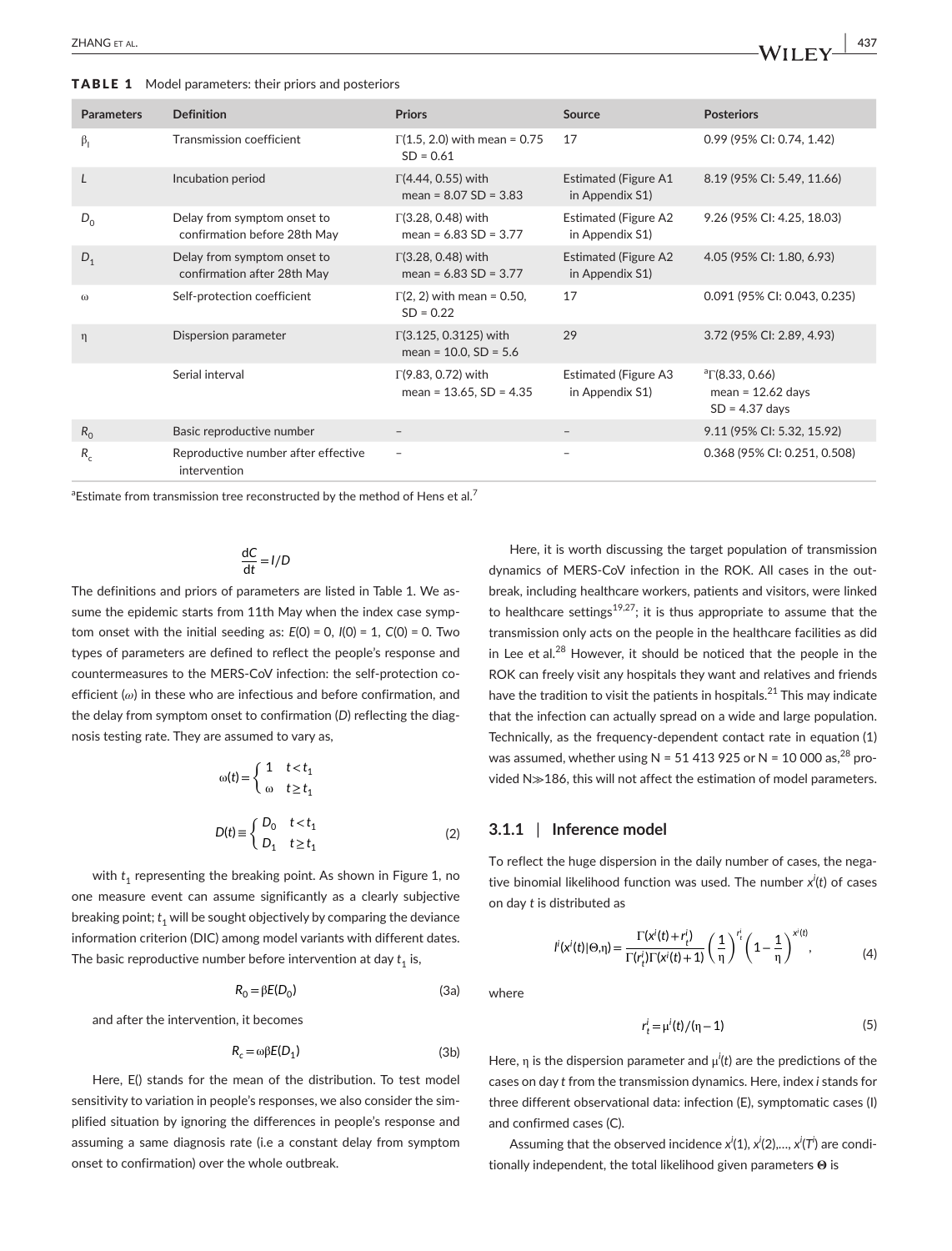**TABLE 2** Comparison of statistical methods used for estimating  $R_0$  of MERS-CoV in the ROK outbreak

| Method                    | EG                                                                                                    | <b>ML</b>                                                            | <b>SB</b>                                                                        | <b>EpiEstim</b>                                                                    | TD                                                                                                               | <b>Transmission tree</b>                                           |
|---------------------------|-------------------------------------------------------------------------------------------------------|----------------------------------------------------------------------|----------------------------------------------------------------------------------|------------------------------------------------------------------------------------|------------------------------------------------------------------------------------------------------------------|--------------------------------------------------------------------|
| Reference                 | 3                                                                                                     | 6                                                                    | 5                                                                                | 4,9                                                                                | 2                                                                                                                | 7                                                                  |
| Data required             | Incidence data<br>during the early<br>phase of an<br>outbreak; GT                                     | Incidence data<br>during early phase<br>of exponential<br>growth; GT | Incidence data during<br>the early phase of an<br>outbreak; infectious<br>period | Incidence<br>data; GT                                                              | Incidence data<br>(symptom-onset<br>dates); GT                                                                   | Incidence data<br>(symptom-onset<br>dates); contact<br>information |
| <b>Mixing</b><br>required | No                                                                                                    | <b>No</b>                                                            | Random                                                                           | Random                                                                             | Random                                                                                                           | <b>No</b>                                                          |
| Output                    | Exponential growth<br>rate and the best<br>$R_0$ selected by<br>deviance-based<br>r-squared statistic | The best $R_0$ selected<br>by deviance<br>r-squared measure          | $R_0$ over the period of<br>exponential growth                                   | Effective<br>reproductive<br>number $(Ri)$<br>averaging<br>over a fixing<br>window | Symptom<br>onset-based<br>transmission tree<br>and $R_t$ by<br>averaging overall<br>all transmission<br>networks | Transmission tree,<br>$R_t$ and serial<br>interval<br>distribution |
| Results                   | 6.36 [4.25, 9.68]<br>Exponential<br>growth rate: 0.155<br>[0.119, 0.194]<br>See Appendix S1           | 5.89 [4.42, 7.66]<br>See Appendix S1                                 | $2.45$ [1.68, 3.12]<br>See Appendix S1                                           | $7.15$ [5.26,<br>9.35<br>See Figure 3                                              | 5.19 [3.34, 7.45]<br>See Figure 4A                                                                               | 6.18 [2.80, 14.6]<br>See Figure 4B                                 |

EG, exponential growth rate method; ML, maximum-likelihood method; SB, sequential Bayesian method; TD, time-dependent transmission tree method using tree reconstruction method. $^2$  The four methods are coded in package "R0." $^8$ 

GT: generation time, time gap in infected times between an infectee and its infector which is usually approximated by serial interval—the gap in symptom onset between an infectee and its infector.

$$
L(\Theta,\eta;x) = \prod_{i=E,l,C} \prod_{\tau=l'}^{T'} l^i(x^i(\tau)|\Theta,\eta), \qquad (6)
$$

where the starting points of the three series are  $t^E = 3$ ,  $t^i = 1$ ,  $t^C$  = 10, respectively, and their end points are  $T^E$  = 48,  $T^I$  = 53,  $T^C$  = 55. (As the exposure date of the index case is earlier than 11th May, only 185 cases are used for the exposure date series.)

The priors *f*(**Θ**) for parameters are extracted from the literature or direct estimation from the ROK outbreak data (see Table 1). Employing Bayesian framework through the combination of the priors *f*(**Θ**) and the likelihood *L*(**Θ**,η*;x*), the posterior distribution can be obtained by Markov chain Monte Carlo simulations (MCMC). From these samples, we obtain means and their 95% confidence intervals (CIs) for parameters.<sup>29</sup>

The DIC that was used to compare the performance of model variants is defined $30$  as

$$
DIC = \frac{1}{2} \text{Var} \left( \text{Dev}(\Theta, \eta) \right) - 2 \log \left( L(\Theta, \eta; x) \right) \tag{7}
$$

The most parsimonious model variant is the one that has the smallest DIC.

#### **3.2** | **Estimating the transmissibility**

Some packages coded in R-computing language are available for estimating the transmissibility once the incidence time series data and serial interval (SI), which is defined as the difference in symptomonset dates of infectee-infector pairs, are known. The six approaches used are listed in Table 2 and briefly described below. For these methods, we assume the SI distribution of mean = 12.62 days and

SD = 4.29 days, which is directly estimated from the data (Figure A3 in Appendix S1) and close to the previous estimate by Cowling et al. $31$ 

Exponential growth rate method<sup>3</sup> estimates R<sub>0</sub> by formula  $R_0 = 1/M(-r)$ , where *r* denotes the estimate of initial exponential growth rate and M stands for the moment generating function of SI distribution; *maximum-likelihood estimation method*<sup>6</sup> assumes that the number of secondary cases caused by an index case is Poissondistributed with expected value R<sub>0</sub>; *sequential Bayesian method<sup>5</sup> a*pproximates the SIR model by assuming the incidence at next time point is Poisson-distributed with mean equalling to the product of the current incidence and exp{(R<sub>0</sub> − 1)/(infectious period)}; time-dependent transmission tree method<sup>2</sup> estimates reproduction numbers using transmission tree based only on the gaps in symptom-onset dates between patients. These four methods are coded in the RO package.<sup>8</sup>

Package "EpiEstim", <sup>9</sup> which was based on the Nowcasting method<sup>4</sup> that takes censoring into account, provides a method to estimate the instantaneous reproductive number ( $R^{}_{\! t}$ ) smoothing by averaging over an interval. The transmission tree method<sup>7</sup> is a development of another method<sup>2</sup> by further combining the possible contact information to construct the transmission tree. The new method applies Bayesian inference to simultaneously estimate the most likely transmission tree and SI distribution.

## **4** | **RESULTS**

#### **4.1** | **Model selection of transmission dynamics**

The model comparison (Table 3) shows that the model variants with the breaking point in contact rate and diagnosis response to infection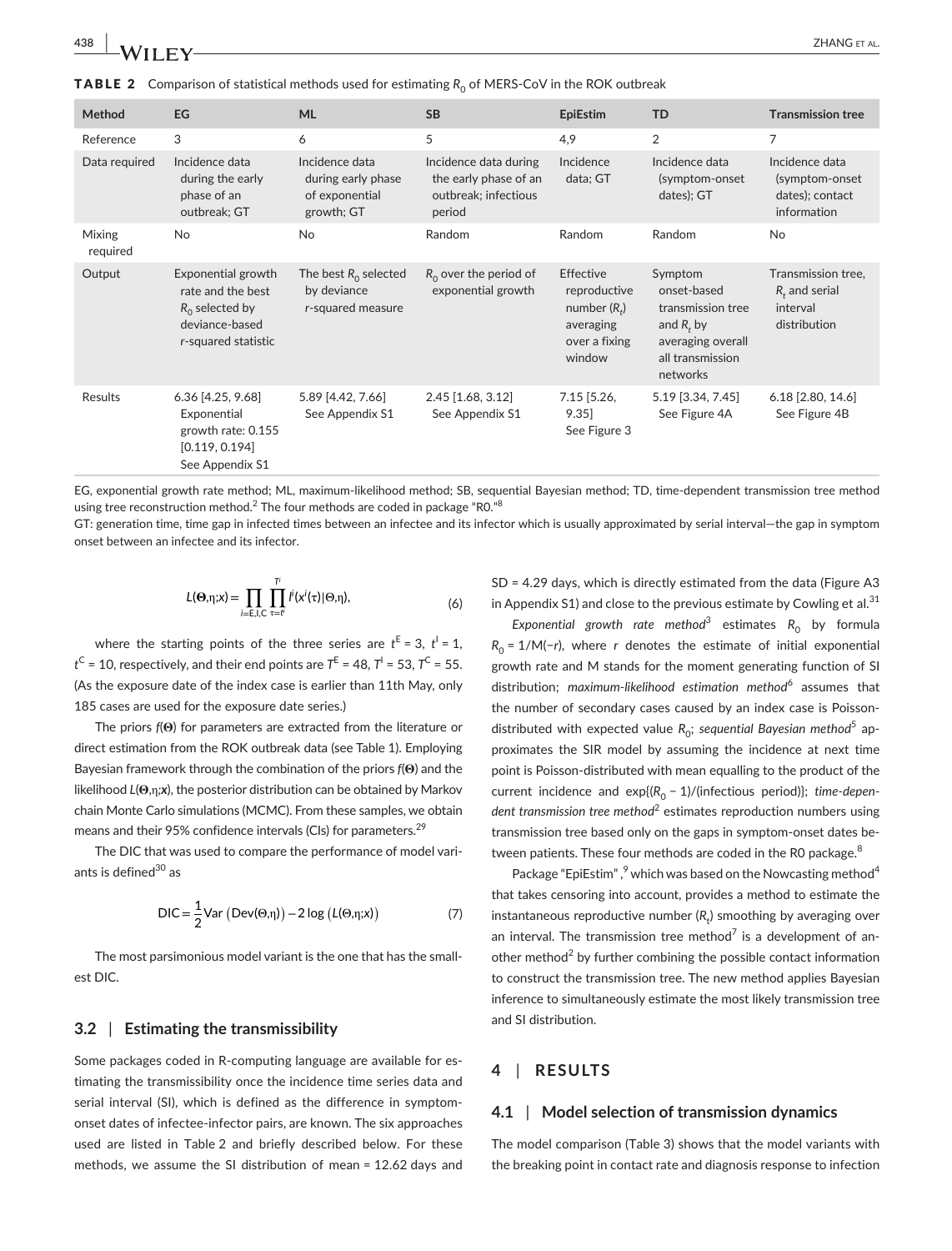TABLE 3 Comparison of model variants against the varying breaking points. Best DIC in bold

| Model<br>assumption              | Both contact and diagnosis<br>rates vary with the<br>breaking point $t_1$ |                    | Only contact rate varies<br>with the breaking point $t_1$ |                   |  |
|----------------------------------|---------------------------------------------------------------------------|--------------------|-----------------------------------------------------------|-------------------|--|
| <b>Breaking</b><br>point $(t_1)$ | DIC                                                                       | $R_0$ [95% CI]     | DIC                                                       | $R_0$ [95% CI]    |  |
| 25 May 2015                      | 671.4                                                                     | 6.97 [3.64, 13.67] | 680.0                                                     | 3.46 [2.08, 5.98] |  |
| 26 May 2015                      | 656.9                                                                     | 8.07 [4.32, 15.32] | 660.81                                                    | 5.07 [3.05, 8.25] |  |
| 27 May 2015                      | 636.2                                                                     | 9.86 [5.56, 17.81] | 639.4                                                     | 6.20 [4.10, 9.24] |  |
| 28 May 2015                      | 626.5                                                                     | 9.11 [5.32, 15.92] | 628.2                                                     | 6.07 [4.20, 8.70] |  |
| 29 May 2015                      | 631.5                                                                     | 6.85 [4.13, 11.92] | 630.8                                                     | 5.36 [3.76, 7.60] |  |
| 30 May 2015                      | 644.5                                                                     | 5.65 [3.46, 9.74]  | 643.9                                                     | 4.35 [3.02, 6.19] |  |
| 31 May 2015                      | 652.7                                                                     | 4.34 [2.76, 7.31]  | 650.7                                                     | 3.70 [2.57, 5.26] |  |
| 2 June 2015                      | 669.8                                                                     | 2.99 [1.98, 4.86]  | 666.4                                                     | 2.60 [1.81, 3.71] |  |
| 4 June 2015                      | 677.1                                                                     | 2.44 [1.64, 3.82]  | 673.1                                                     | 2.15 [1.54, 3.01] |  |
| 6 June 2015                      | 688.0                                                                     | 1.78 [1.32, 2.64]  | 683.9                                                     | 1.85 [1.34, 2.56] |  |
| 8 June 2015                      | 698.6                                                                     | 1.39 [1.17, 1.88]  | 701.7                                                     | 1.51 [1.17, 2.10] |  |
|                                  |                                                                           |                    |                                                           |                   |  |

at 28 May 2015 are the best. Figure 2 illustrates the model fitting with data for the best model variant. In accordance with the suggestion of Spiegelhalter et al., $32$  however, model variants with the breaking point at 29th May are not substantially different from the best variant, and are also good. This suggests that the effectively breaking point took place on 28th or 29th May. This is in agreement with the result of  $H$ sieh<sup>16</sup> who fitted the Richards model to cumulative case data. Transmission dynamics modelling suggests the reproductive number before the intervention  $(R_0)$  has median 9.11 and 95% CI [5.32, 15.92] with the breaking point at 28th May (or 6.85 [4.13, 11.92] if the breaking point is at 29th May) for the model assuming both contact rate and diagnosis rate vary with the breaking point (Table 1 and Table C1 in Appendix S3). For the model that assumes only contact rate varies with the breaking point, the estimates of *R*<sub>0</sub> are: 6.07 [4.20, 8.70] (5.36 [3.76, 7.60]) (see Tables C2 and C3 in Appendix S3). These estimates are compatible with the previous studies.<sup>16-18</sup> Although all<sup>16-18</sup> used cumulative data while we use daily incidence data, the similar estimates were obtained. This implies the limited influence of using different data set on the results. These estimates show that  $R_0$  of MERS-CoV in the ROK is far beyond the threshold level.

# **4.2** | **Statistical estimation of transmissibility**

The three estimation methods (exponential growth rate, maximum likelihood and sequential Bayesian) show estimates of  $R_0$  (Table 2 and Appendix S2) with medians and 95% (CIs): 6.4 [4.3, 9.7], 5.9 [4.4, 7.7] and 2.5 [1.7, 3.1], respectively, which are consistently beyond the threshold level.

The effective reproductive numbers ( $R_{\rm t}$ ) are obtained from averaging over an interval<sup>4</sup> and from construction of transmission tree.<sup>2,7</sup> The results from EPIEsTIM package<sup>9</sup> slightly depends on the length of averaging interval (Figure 3). For example, with averaging interval = 13, 15 and 20 days, the  $R_{\rm t}$  at day 23 (2nd June) has median and 95% CI as 6.23 [5.04, 7.54], 6.38 [5.18, 7.70] and 6.36 [5.16, 7.68], respectively.

Total Confirmed cases (prediction)= 196 [95%CI: 17, 752]



FIGURE 2 Transmission dynamics model fitting to the confirmed, symptomatic and exposed cases data under model assuming the breaking point at 28th May in both contact and diagnosis rates. Red filled circles are the cases data, thick blue lines represent the median predictions from transmission dynamics model, and the thin blue lines represent 95% credible intervals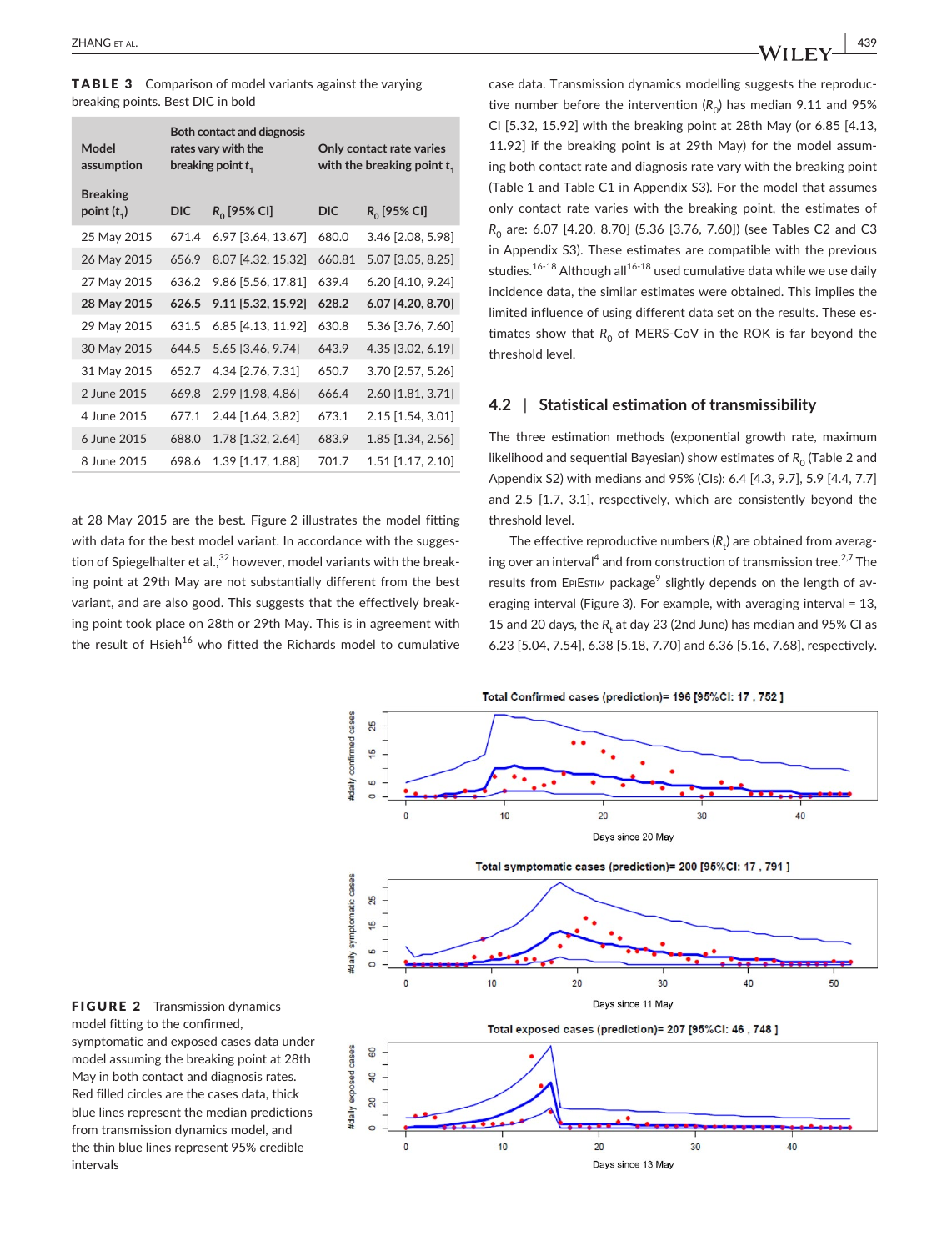

40

45

50

55

Reproductive number

15

20

FIGURE 3 The effective reproductive number obtained by EPIESTIM package. The estimates are obtained over a gap of 13 days. The symptom-onset data are used for model fitting. Solid line represents the mean and dashed the upper and lower levels of 95% CIs. The horizontal dotted line represents the threshold value *R* = 1. The estimates show that  $R_{\rm t}$  reduces to below 1.0 from 14th June (day 37)

35

Days since the symptom onset of the index case (11 May 2015)

25

30

As 10th June (day 31) is a day with a delay of mean serial interval 13 days from the breaking point (28th May), in view of Nowcasting method $^4$  that takes censoring into account, we regard the average of  $R_{\rm t}$  before this date as an estimate of  $R_{\rm 0}$ . Taking the averaging interval of 13 days, the median and 95% CI of  $R_0$  are 7.15 [5.26, 9.35].

Estimates of  $R_{\rm t}$  from transmission trees reconstructed are shown in Figure 4. The two methods<sup>2,7</sup> show different patterns in  $R^{\phantom{\dagger}}_t$  along the outbreak course: the relative smooth changes for the former (Figure 4A) and erratic evolution for the latter (Figure 4B). The huge variance in Figure 4B indicates the cluster transmissions. For example, three cases have symptom onset on 21st May; the estimate of  $R^{}_{t}$  on the day has mean of 28 but a wide 95% CI ranging from 0 to 85. The large variation in  $R^{\phantom{\dagger}}_t$  can also be seen on 20th May and 5th June. The difference between the two methods is because Hens et al.<sup>7</sup> further include the information of infector-infectee pair contacts. Nonetheless, the overall average decline patterns of  $R^{\phantom{\dagger}}_t$  in Figure 4 appear similar to those shown in Figure 3. With the fully reconstructed transmission tree, we can easily estimate generationbased reproductive number *Rg*. From the sample transmission tree listed in Figure 4, we found  $R_g$  reduced quickly, from initially  $R_g = 28$ to  $R_g$  = 4.43 with a large standard deviation of 16.2 on the second generation and on the third generation the mean of  $R<sub>a</sub>$  became below the threshold level:  $R_g$  = 0.27 with a moderate standard deviation of 1.16. Approximating  $R^{\,}_{0}$  by averaging  $R^{\,}_{t}$  before 28th May (the breaking point), the mean and 95% CI are 5.2 [3.3, 7.5] and 6.2  $[2.8, 14.6]$  by the methods of Wallinga and Teunis<sup>2</sup> and Hens et al. $^7$  respectively. The two methods obtained the similar mean but quite different variations. The reason is that Wallinga and Teunis<sup>2</sup> implicitly assumed that the population is well mixing and that the probability of one case being an infector of another cases is only determined by the gap in symptom-onset dates between the two cases. This difference also reflects the superspread: most infections are caused by a few of infections, while many other infections cause none.

#### **4.3** | **Interventions**

The transmission dynamics model considers the actual observation that the infected people can transmit infection to others only during the period from symptom onset to confirmation. Correlation analysis (Table 4) shows that the rapid diagnosis through shortening delay from symptom onset to confirmation and self-protection are the main contributing factors to transmissibility. With countermeasures from 28th May, which reflect in both the self-protection coefficient (*w* = 9%) and shortened delay from symptom onset to confirmation (from  $D_0$  = 9.3 days to  $D_1$  = 4.1 days; cf.,<sup>33</sup>),  $R_0$  is substantially reduced from 9.1 [5.3, 15.9] to below the threshold level:  $R_c = 0.37$  [0.25, 0.51] so the transmission is completely under control and stops. The intervention is characterised by the increased quarantine in designated hospitals and self-protection of the public to reduce the contact rate and the quick response to symptom onset for confirmation test with implementation of appropriate isolation procedures.

# **5** | **DISCUSSION**

The characterisations based on the previous small outbreaks and sporadic cases suggest that MERS-CoV is severe but not very contagious.<sup>10-12</sup> The ROK outbreak caused 185 new cases and lasted about 2 months (Figures 1 and 4C). All 186 cases were put into special care and 38 died in the end. In this study, we applied different statistical estimation methods.<sup>7-9</sup> The estimates from these methods are roughly in agreement with each other and these estimates suggest that R<sub>0</sub> of MERS-CoV in the ROK outbreak is quite high with mean of around 2.5-7.2. Our dynamics models indicate that the transmission process experiences an effectively breaking point at 28 or 29 May 2015 in contact and diagnosis rates. In view of the intervention timeline shown in Figure 1, this effective breaking point indicates that both quarantining close contacts and informing the public the actual situation of outbreak could be the main countermeasures. Before this breaking point,  $R_0$  could range from 5.4 to 9.1 depending on the day of the breaking point. These estimates well overlap with the statistical estimates. Although being significantly higher than the estimates based on the previous small outbreaks, our estimates are compatible with others on the ROK outbreak $16-18$  and also the estimate on the 2014 outbreak in the KSA.<sup>14,34</sup> In view of these analyses,  $R_0$  of MERS-CoV before the effective intervention can be much higher than the threshold level in the healthcare-associated environment. This result suggests that MERS-CoV is not only severe but also highly contagious at least under the Korean healthcare culture.<sup>21</sup>

It is well known that the overall transmissibility of MERS-CoV in community is very low. $35$  Most introductions are not followed by human-to-human transmission or with only limited transmission.<sup>36</sup> Occasionally due to a range of factors such as long delay from symptom onset to isolation, long stay in hospitals and visiting more healthcare facilities, $37$  more extensive outbreaks can happen such as the spring 2014 outbreak in the KSA.<sup>14</sup> Naturally if you measure  $R_0$  in one of these larger outbreaks, it will be bigger—it might be difficult to tell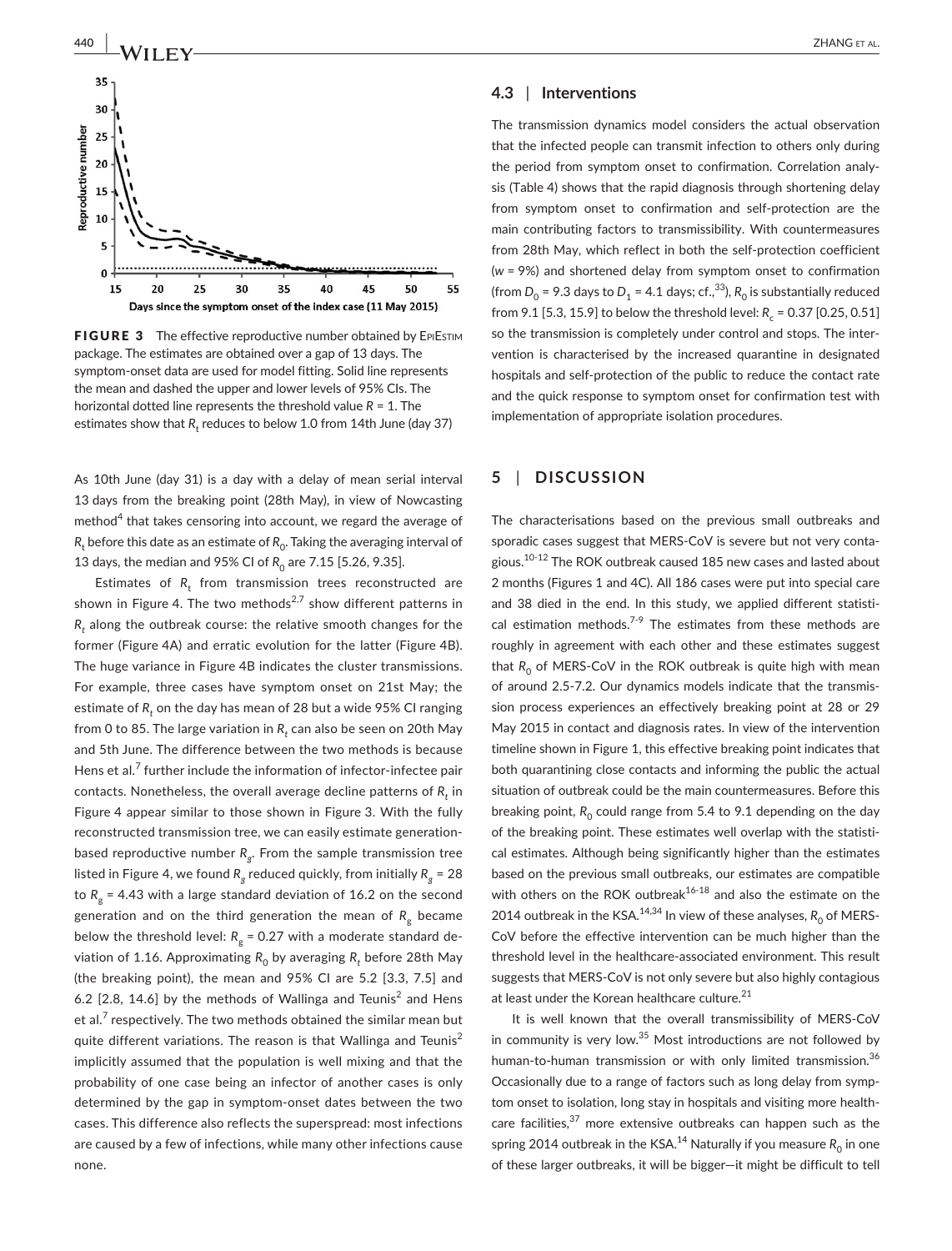



<code>FIGURE 4</code> Transmission tree reconstruction and estimation of effective reproductive number. (A) Effective reproductive number ( $R_t$ ) estimated by the method<sup>2</sup>; (B) R<sub>t</sub> by method.<sup>7</sup> (C) A sample transmission tree reconstructed by method.<sup>7</sup> In panels (A) and (B), filled circles represent means and triangles the lower and upper levels of 95% CIs. Notice the huge variation in Figure 4B, especially on day 11 (21st May), the  $R_{\rm t}$  has mean 27.8 and 95% CI ranging from 0 to 85. (The 97.5% level point 85 is not shown in the Figure 4B.) In the transmission tree that describes who acquired infection from whom among 185 cases, 162 cases (black circles except index case) know their unique infectors and the infectors of other 23 cases (red triangles) were reconstructed by method<sup>7</sup>

whether or not that is only because you have ignored the data from all the individual cases/clusters which suggest much lower R<sub>0</sub>. The ROK outbreak is the largest outside of the Middle East and has one clear index case. With all the suspected are closely quarantined and monitored in the ROK, $^{26}$  the chance for missing such individual cases/clusters is extremely low. Therefore, the above results should be robust.

Our dynamics model is simplified in many aspects, such as ignoring the age variation in transmissibility and superspreaders.<sup>27,28,31</sup> Although transmission was only taken place in hospitals, our model assumes the transmission occurs in the wide population and therefore ignores the setting-dependent transmission. Understanding how these factors impact the transmission process can provide further information for the outbreak. For example, as far as the non-pharmaceutical interventions such as closing mass gatherings and school are concerned, it is important to explore the age-structured population dynamics of transmission. To identify how Korean culture-associated behaviour affects the spread, it is necessary to investigate the spatial and setting-dependent transmission dynamics. Even with these limitations, our dynamics model roughly catches the basic characteristics of the transmission dynamics during the ROK outbreak as evidenced by the agreement of its  $R_0$  estimate with statistical methods and reasonable identification of breaking point in contact and diagnosis rates. Hence, it should provide useful information for us to understand the outbreak.

Our estimate of  $R_0$  is different from the previous,<sup>10-12</sup> which appears understandable. For small outbreaks or sporadic cases on which the previous analysis mostly based, $13$  the transmission processes end naturally without intervention**.** The ROK outbreak differed from the previous outbreaks in two ways: it was the largest outbreak outside of the Middle East so far and ended under the strong countermeasures.<sup>21</sup> Analyses indicate that transmission appears to be amplified in healthcare setting.<sup>10,20,21,27,28,37</sup> Specifically, Chowell et al.<sup>12</sup> who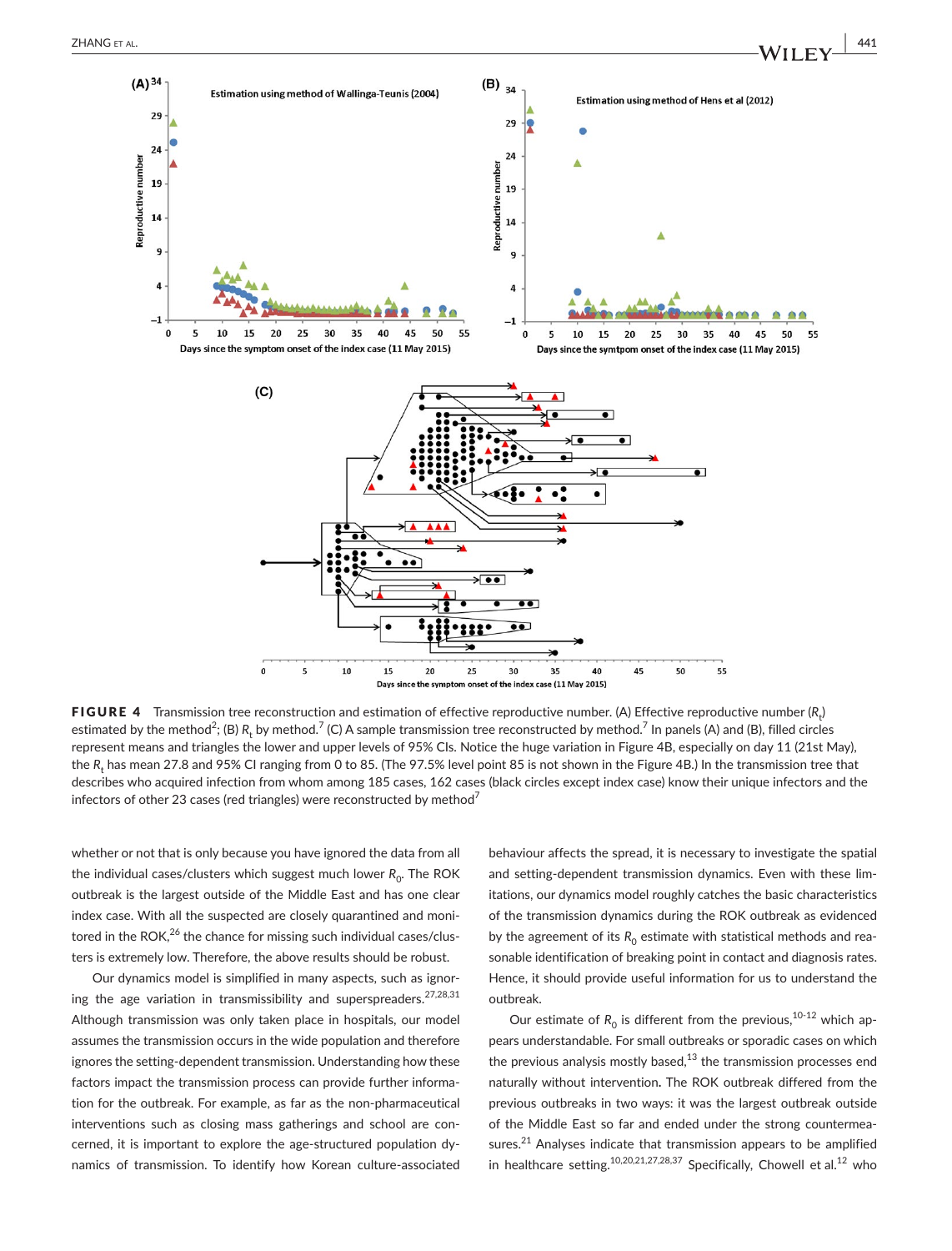**442 |**  ZHANG et al.

|                                                                     | <b>Correlation coefficient with</b> |          |
|---------------------------------------------------------------------|-------------------------------------|----------|
| Input parameters                                                    | $R_0$                               | $R_{c}$  |
| Transmission rate $(\beta)$                                         | $-0.313$                            | $-0.266$ |
| Incubation (L)                                                      | 0.308                               | $-0.424$ |
| Self-protection ( $\omega$ ) from 28th May                          | $-0.171$                            | 0.650    |
| Delay from symptom onset to confirmation $(D_0)$ before<br>28th May | 0.911                               | $-0.166$ |
| Delay from symptom onset to confirmation $(D_1)$ after<br>28th May  | 0.167                               | $-0.243$ |
| Dispersion parameter $(\eta)$                                       | 0.0953                              | 0.306    |

#### TABLE 4 Correlation coefficients with reproductive numbers under the best model variant. Highest correlation in bold

modelled the progression of MERS-CoV cases in 2013 concluded that the relative contribution of hospital-based transmission is over four times higher than that of community transmission. This suggests another reason why the transmissibility of MERS-CoV in the ROK is much higher than the previous analyses because all the transmission events during the ROK outbreak were observed to occur in hospitals. This in return lends evidence that the healthcare environment is fertile soil for the transmission of MERS-CoV $14$  and hints the importance of strengthening hospital infection control programmes.

The occurrence of the ROK outbreak also reflects the effect of the Korean traditional culture that relatives and friends would like to visit patients in hospitals and patients have freedom to choose "better" hospitals. $21$  This culture and mobility allow infected people to move among hospitals, and increase the contact rates between the infected and the susceptible; at the early stage of the outbreak, this helps the infection quickly spread. This further hints the reason why when MERS-CoV hit Westernised countries only limited transmission was experienced, but only causes a big outbreak in the ROK.

Our dynamics modelling shows that facilitating early diagnosis by shortening the delay from symptom onset to confirmation and implementation of infection control measures such as self-protection and quarantining are efficient measures. Both reflect changes in people's behaviour upon knowing the outbreak situation. The first factor implies quick response and confirmation of the infected people so that the period they can transmit was decreased. The second factor reduces contacts, implying that keeping the community informed the true outbreak situation is important for control. The two interventions (self-protection and quick diagnosis) might be accomplished by different people: the latter can only be accomplished by those who became ill and their close contacts while everyone in the system can change their behaviours to become self-protected. In reality, it is likely that these two effects initiated in separate moments; however, the separate breaking points may not much impact the results as indicated in Table 3: the model variant that assumes only time-varying selfprotection performs nearly as good as the best model that assumes time variation in both self-protection and diagnosis rate. Thus, using a simultaneous variation in the two interventions should provide a good approximation to the true situation.

Model simulations (data not shown) suggest that if the public awareness of the outbreak could be made 3 days earlier, the total

infected people reduced to fewer than 100. However, the simulations also indicate that if the countermeasures were delayed by 3 days, the outbreak size would double. Therefore, the lesson we learned from the outbreak is to rapidly isolate any suspected infected people who are hospitalised and their close contacts.

Lee et al.<sup>28</sup> also proposed a dynamic transmission model to analyse the MERS-CoV outbreak in the ROK by explicitly incorporating superspreading events and time-dependent transmission and isolation rate. As they separated the two largest spread spreaders (of *R* = 80 and 24, respectively) from the whole system, the reproductive number during pre-intervention was estimated to be below the threshold level of 1.0. Nevertheless, it is interesting to notice the followings. Lee et al.<sup>28</sup> based on survey<sup>22</sup> to assume the date that intervention started was 7 June 2015, and the duration from illness onset to diagnosis reduced from 6 days to 2 days. The inference from our transmission dynamics suggested that the objective intervention started from 28 May 2015, and the delay from symptom onset to confirmation decreased from 9.3 to 4.1 days. Lee et al.<sup>28</sup> also assessed the effect of timing of control measures and like ours found that the early initiation of countermeasures can substantially reduce the size and duration of outbreak.

A historical analysis<sup>38</sup> indicates the average trend that more than two new species of human virus are reported each year, which was further confirmed by the recent emergence of Swine flu, MERS-CoV, Ebola and Zika. Anticipation of novel virus species must be included in public health planning. Although we cannot predict their severity and transmissibility, learning from the past outbreaks and thus training our public health service system is an important part of our preparedness. One key lesson learned from the past outbreaks of emerging pathogens including SARS, Ebola and MERS-CoV is the setting-dependent transmissibility. For any potentially oncoming novel pathogens, it is hard (if possible at all) to predict their biological properties. The only strategy that can use as countermeasures is to reduce the contact rates such as closing mass gatherings and avoiding any unnecessary contacts. Hence, the knowledge is crucial about what changes in human behaviour and contact patterns help reduce the chance of their emergence and outbreak, or can avoid their rapid and large-scale diffusion among populations. Nevertheless, hospitals are clearly important settings for amplifying transmissibility, $37$  many of which cases will be hospitalised, thus increasing the risk of exposing healthcare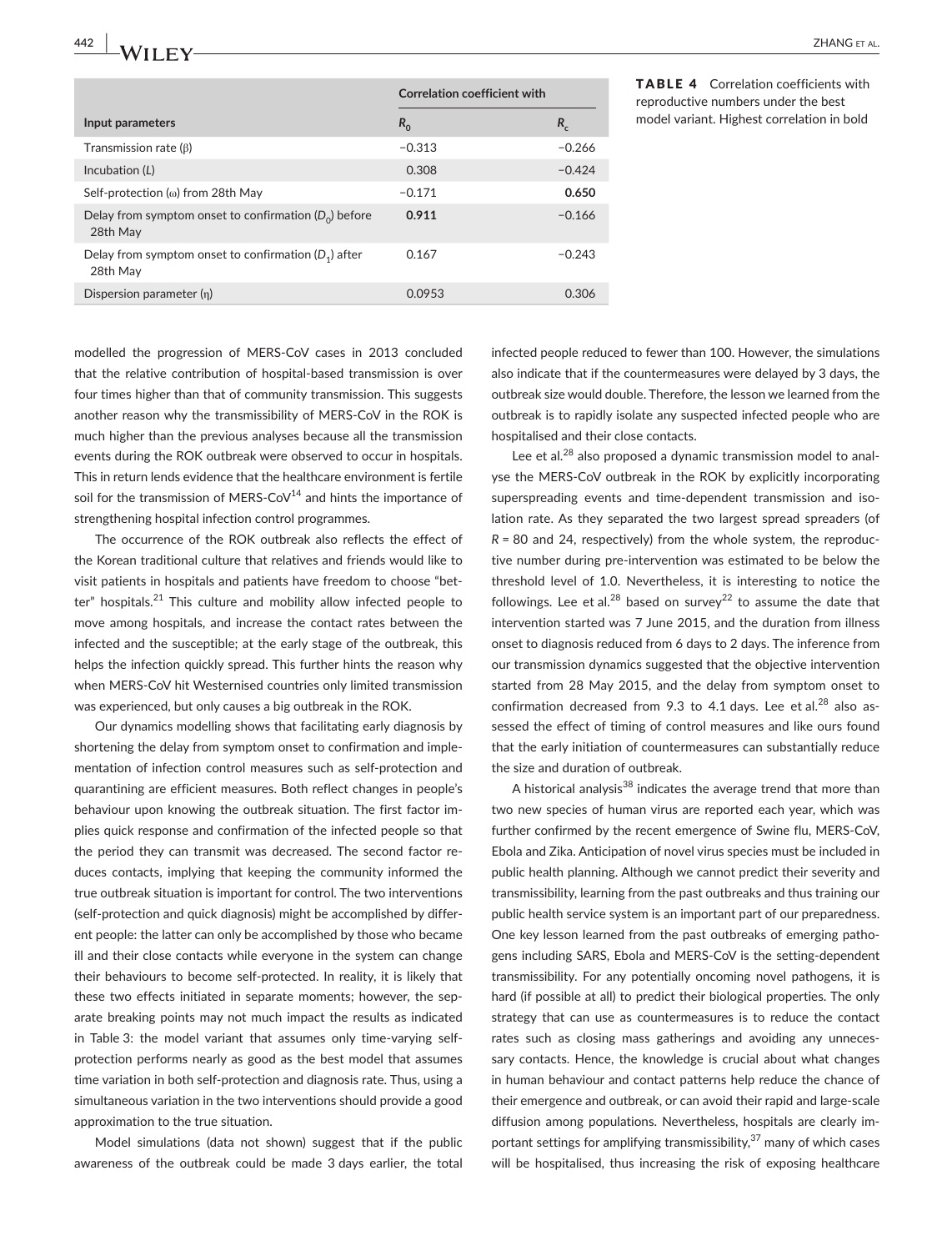workers and other patients. This highlights the importance of ensuring the early implementation of adequate infection control measures around severe cases to minimise such onward transmission.

# **6** | **CONCLUSION**

Our transmission dynamics model identifies a breaking point at 28 or 29 May 2015 in contact and diagnosis rates. This breaking point reflects the consequence of changes in people's behaviour for selfprotection and Korean authority's designated facilities to isolate and quarantine the close contacts. Our estimates of the reproductive number of MERS-CoV before the breaking point are in agreement with others on the ROK outbreak, albeit significantly higher than estimates based on other small outbreaks and sporadic cases of MERS-CoV. The large-scale outbreak in the ROK was jointly due to the high transmissibility in the healthcare-associated setting and the Korean culture-associated contact behaviour. Limiting such behaviour by rapidly identifying and isolating cases and avoiding high-risk contacts effectively stopped further transmission.

### **ACKNOWLEDGEMENTS**

This study was supported by the Public Health England. We are grateful to two anonymous reviewers for their helpful comments on the manuscript.

#### **COMPETING INTERESTS**

The authors declare that they have no competing interests.

#### **AUTHORS' CONTRIBUTIONS**

X-SZ conceived of the study through discussion with YHC, RP, AC, DDA, PB, HK and MB. X-SZ carried out the modelling and statistics analyses. X-SZ, YHC and RP wrote the manuscript. All authors read and approved the final version of the article.

#### **REFERENCES**

- 1. Anderson RM, May RM. *Infectious Diseases of Humans: Dynamics and Control*. Oxford, UK: Oxford University Press; 1991.
- 2. Wallinga J, Teunis P. Different epidemic curves for severe acute respiratory syndrome reveal similar impacts of control measures. *Am J Epidemiol*. 2004;160:509-516.
- 3. Wallinga J, Lipsitch M. How generation intervals shape the relationship between growth rates and reproductive numbers. *Proc R Soc B*. 2007;274:599-604.
- 4. Fraser C. Estimating individual and household reproduction numbers in an emerging epidemic. *PLoS ONE*. 2007;8:e758.
- 5. Bettencourt LMA, Ribeiro RM. Real time Bayesian estimation of the epidemic potential of emerging infectious diseases. *PLoS ONE*. 2008;3:e2185.
- 6. White LF, Pagano M. A likelihood-based method for real-time estimation of the serial interval and reproductive number of an epidemic. *Stat Med*. 2008;27:2999-3016.
- 8. Obadia T, Haneef R, Boelle P-Y. The R0 package: a toolbox to estimate reproduction numbers for epidemic outbreaks. *BMC Med Inform Decis Mak*. 2012;12:147.
- 9. Cori A, Ferguson NM, Fraser C, Cauchemez S. A new framework and software to estimate time-varying reproduction numbers during epidemics. *Am J Epidemiol*. 2013;178:1505-1512.
- 10. Breban R, Riou J, Fontanet A. Interhuman transmissibility of Middle East respiratory syndrome coronavirus: estimation of pandemic risk. *Lancet*. 2013;382:694-699.
- 11. Cauchemez S, Fraser C, Van Kerkhove MD, et al. Middle East respiratory syndrome coronavirus: quantification of the extent of the epidemic, surveillance biases, and transmissibility. *Lancet Infect Dis*. 2014;14:50-56.
- 12. Chowell G, Blumberg S, Simonsen L, et al. Synthesizing data and models for the spread of MERS-CoV, 2013: key role of index cases and hospital transmission. *Epidemics*. 2014;9:40-51.
- 13. Kucharski AJ, Althaus CL. The role of superspreading in Middle East respiratory syndrome coronavirus (MERS-CoV) transmission. *Euro Surveill*. 2015;20:14-18.
- 14. Majumder MS, Rivers C, Lofgren E, et al. Estimation of MERScoronavirus reproductive number and case fatality rate for the spring 2014 Saudi Arabia outbreak: insights from publicly available data. *PLOS Curr* 2014; [https://doi.org/10.1371/currents.](https://doi.org/10.1371/currents.outbreaks.98d2f8f3382d84f390736cd5f5fe133c) [outbreaks.98d2f8f3382d84f390736cd5f5fe133c.](https://doi.org/10.1371/currents.outbreaks.98d2f8f3382d84f390736cd5f5fe133c)
- 15. World Health Organization. 2015. Middle East respiratory syndrome coronavirus (MERS-CoV). Available at: [http://www.who.int/](http://www.who.int/csr/disease/coronavirus_infections/maps-epicurves/en/) [csr/disease/coronavirus\\_infections/maps-epicurves/en/.](http://www.who.int/csr/disease/coronavirus_infections/maps-epicurves/en/) Accessed December 14, 2016.
- 16. Hsieh Y-H. 2015 Middle East Respiratory Syndrome Coronavirus (MERS-CoV) nosocomial outbreak in South Korea: insights from modeling. *PeerJ*. 2015;3:e1505.
- 17. Xia Z-Q, Zhang J, Xue Y-K, et al. Modeling the transmission of Middle East respirator syndrome corona virus in the Republic of Korea. *PLoS ONE*. 2015;10:e0144778.
- 18. Kim Y, Lee S, Chu C, et al. The characteristics of Middle East respiratory syndrome coronavirus transmission dynamics in South Korea. *Osong Public Health Res Perspect*. 2016;7:49-55.
- 19. Nishiura H, Endo A, Saitoh M, et al. Identifying determinants of heterogeneous transmission dynamics of the Middle East respiratory syndrome (MERS) outbreak in the Republic of Korea, 2015: a retrospective epidemiological analysis. *BMJ Open*. 2016;6:e009936.
- 20. Cotton M, Watson SJ, Kellam P, et al. Transmission and evolution of the Middle East respiratory syndrome coronavirus in Saudi Arabia: a descriptive genomic study. *Lancet*. 2013;382:1993-2002.
- 21. Lee J-K. MERS countermeasures as one of global health security agenda. *J Korean Med Sci*. 2015;30:997-998.
- 22. Korea Centers for Disease Control and Prevention. Middle East respiratory syndrome coronavirus outbreak in the Republic of Korea, 2015. *Osong Public Health Res Perspect* 2015;6:269-278. [https://doi.](https://doi.org/10.1016/j.phrp.2016.03.002) [org/10.1016/j.phrp.2016.03.002](https://doi.org/10.1016/j.phrp.2016.03.002); [http://www.sciencedirect.com/](http://www.sciencedirect.com/science/article/pii/S2210909916300315#MMCvFirst) [science/article/pii/S2210909916300315#MMCvFirst.](http://www.sciencedirect.com/science/article/pii/S2210909916300315#MMCvFirst) Accessed November 14, 2016.
- 23. Oboho IK, Tomczyk SM, Al-Asmari AM, et al. 2014 MERS-Cov outbreak in Jeddah—a link to health care facilities. *N Engl J Med*. 2015;372:846-854.
- 24. http://kosis.kr/eng/statisticsList/statisticsList\_01List.jsp?vwcd= MT\_ETITLE&parentId=A#SubCont.
- 25. Ai Hammadi ZM, Chu DKW, Eltahir YM, et al. Asymptomatic MERS-CoV infection in humans possibly linked to infected dromedaries imported from Oman to United Arab Emirates. *Emerg Infect Dis*. 2015;21:2197-2200.